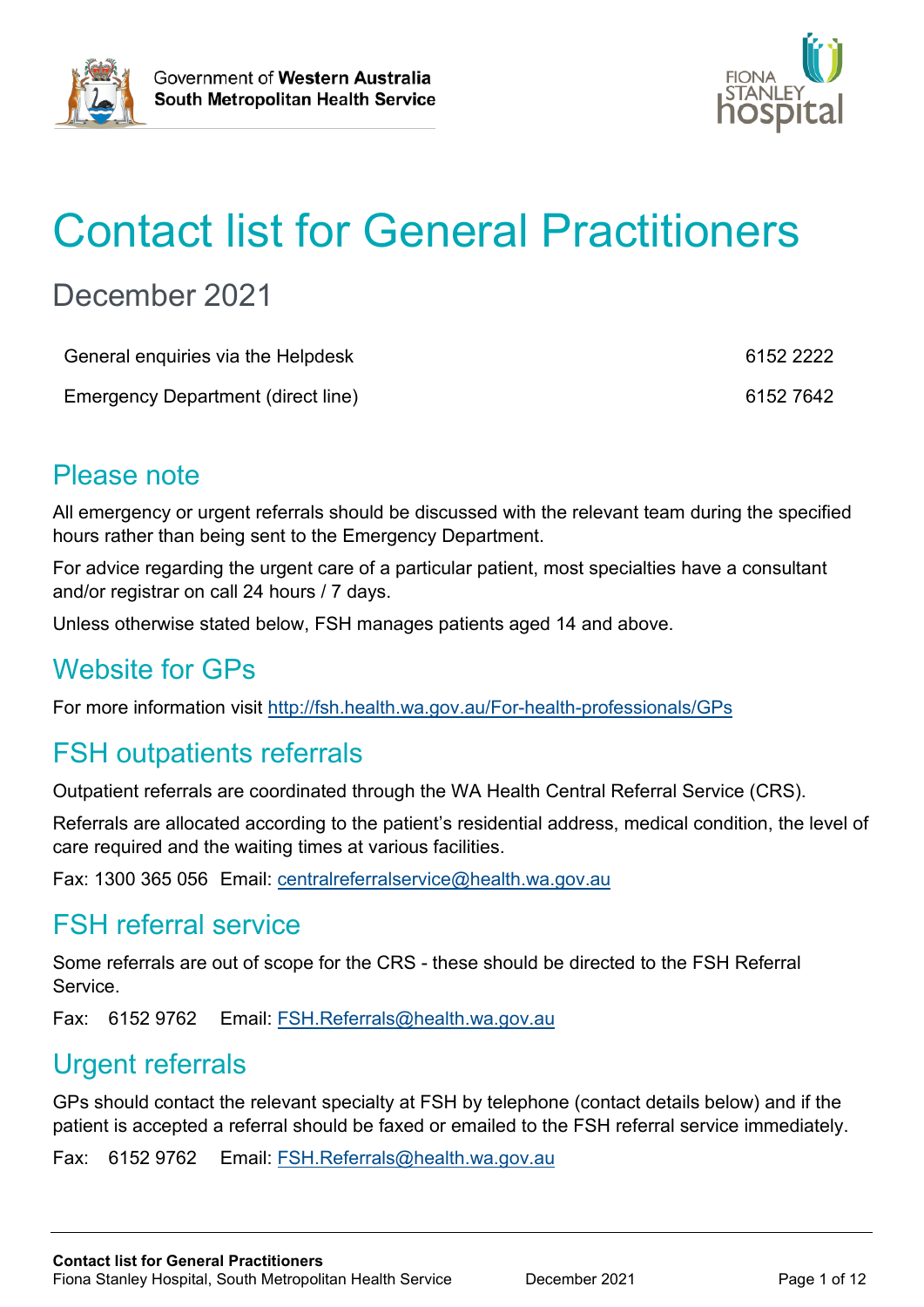| <b>Specialty</b>                                                                                                                                                                                                                                           | Routine enquiries (bus. hours)                                      | <b>Urgent advice</b>                                                                                                                                                                                                      |
|------------------------------------------------------------------------------------------------------------------------------------------------------------------------------------------------------------------------------------------------------------|---------------------------------------------------------------------|---------------------------------------------------------------------------------------------------------------------------------------------------------------------------------------------------------------------------|
| <b>Acute Medical Unit (AMU)</b><br>• Acute medical admissions for<br>general medicine and a range of<br>subspecialties                                                                                                                                     | General medical enquiries<br><b>AMU Ward Clerk</b><br>Ph: 6152 0504 | <b>AMU Admitting Registrar</b><br>Ph: 6152 7602<br>Available: 24 hours, 7 days                                                                                                                                            |
| <b>Acute Medical Ambulatory Centre</b><br>(AMAC)<br>• Rapid access general medical<br>reviews and day admissions<br>Direct referrals to the AMAC must<br>be discussed with the consultant<br>and the referral then sent to FSH<br>Referrals Fax: 6152 9762 | General enquiries<br><b>AMAC Ward Clerk</b><br>Ph: 6152 5831        | <b>AMAC Consultant</b><br>Ph 6152 1462<br>Monday-Friday<br>8am-4pm<br><b>AMAC</b> registrar<br>Ph: 6152 9479                                                                                                              |
| <b>Acute Surgical Unit and Trauma</b><br>Acute surgical admissions<br>Metropolitan trauma service                                                                                                                                                          | <b>ASU Fellow</b><br>contact on mobile via Helpdesk                 | ASU hot clinic<br>M-F 0800-1600<br>Ph: 61520779<br><b>ASU Admitting Registrar</b><br>Ph: 6152 7609<br>Available: 24 hours, 7 days<br><b>General Surgical Fellow and</b><br>Duty ASU Surgeon<br>Ph: via Helpdesk 6152 2222 |
| <b>Advanced Heart Failure and Cardiac</b><br><b>Transplant Service</b><br>Management of severe heart failure<br>including pre and post transplant                                                                                                          | Administrative enquiries to the<br>clinic<br>Ph: 6152 5783          | <b>AHFCTS Registrar</b><br>Ph: via Helpdesk 6152 2222<br>Available: 8am-5pm, Mon-Fri<br>After hours and weekends on-<br>call consultant<br>Ph: via Helpdesk 6152 2222                                                     |
| <b>Anaesthetics</b><br>• Preadmission Clinic for pre<br>anaesthetic assessment<br>General, regional and local<br>$\bullet$<br>anaesthesia<br>Acute Pain Service for treatment of<br>severs or procedure related pain                                       | General enquiries<br>Ph: 6152 6893                                  | <b>Duty Anaesthetist</b><br>Ph: via Helpdesk 6152 2222<br>Available: 24 hours, 7 days                                                                                                                                     |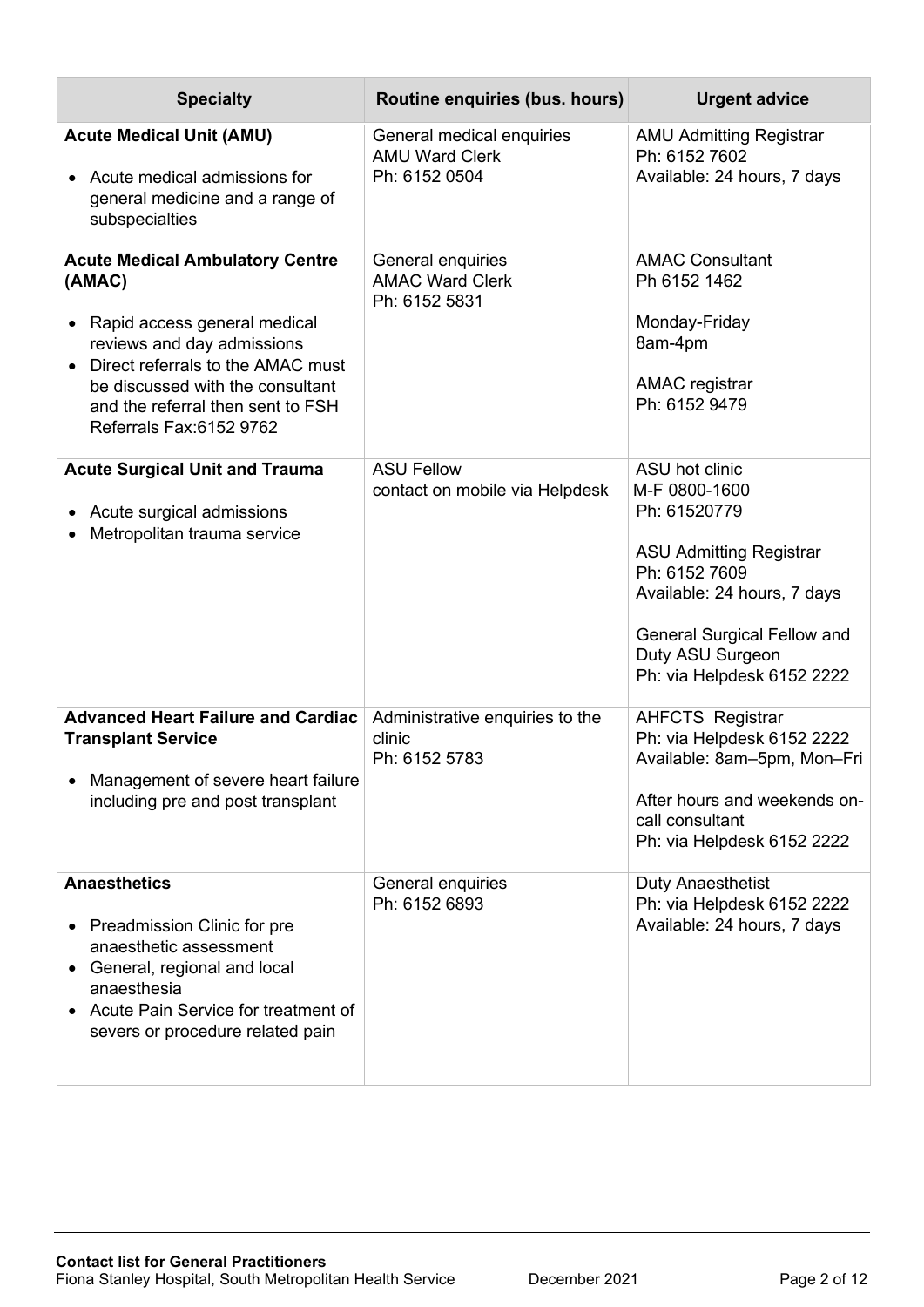| <b>Specialty</b>                                                                                                                     | Routine enquiries (bus. hours)                                                                                                                                                                                                                                                          | <b>Urgent advice</b>                                                                                                                                                                                                      |
|--------------------------------------------------------------------------------------------------------------------------------------|-----------------------------------------------------------------------------------------------------------------------------------------------------------------------------------------------------------------------------------------------------------------------------------------|---------------------------------------------------------------------------------------------------------------------------------------------------------------------------------------------------------------------------|
| <b>Breast Service</b><br><b>Breast assessment service</b><br><b>Breast surgery</b>                                                   | <b>Breast clinic</b><br>Ph: 6152 6487<br>Fax (not for referrals) 6152 4889<br>or<br>FSH.BreastAssessmentClinic@h<br>ealth.wa.gov.au<br>Outpatient referrals via CRS<br>Urgent referrals to FSH Referrals<br>61529762                                                                    | <b>Breast Registrar</b><br>Ph: 6152 1702<br>Ph: via Helpdesk 6152 2222<br>Available: 8am-5pm, Mon-Fri<br>After hours: refer patients to<br><b>ED</b>                                                                      |
| Cardiology<br>Interventional cardiology<br>Coronary care unit<br>Inpatient and outpatient care<br>Cardiac investigations             | Cardiology outpatient referrals<br>via CRS. (No external referrals<br>solely for cardiology procedures.)<br>Cardiology enquiries<br>Ph: 6152 4130                                                                                                                                       | Cardiology registrar<br>Ph: 6152 7617<br>Available: 24 hours, 7 days                                                                                                                                                      |
| <b>Cardiothoracic Surgery</b>                                                                                                        | Cardiothoracic outpatient<br>referrals via CRS<br>Cardiothoracic enquiries<br>Ph: 6152 4420                                                                                                                                                                                             | Cardiothoracic registrar<br>Ph: via Helpdesk 6152 2222<br>Available: 24 hours, 7 days                                                                                                                                     |
| Dermatology<br>Comprehensive medical and<br>$\bullet$<br>surgical services for diseases of the<br>skin                               | Dermatology referrals via CRS                                                                                                                                                                                                                                                           | Dermatology registrar<br>Ph: via Helpdesk 6152 2222                                                                                                                                                                       |
| <b>Emergency Medicine</b><br>Age group: Paediatric and adult<br><b>Emergency medicine</b><br>Emergency short stay unit<br>Toxicology | For paediatric patients <12 yrs<br>definitely requiring surgical,<br>urological, spinal or<br>gynaecological assessment,<br>referrals may best be directed to<br>PCH to reduce the need for<br>transfer.<br>Stable burns and diabetes<br>patients <16 yrs should be<br>referred to PCH. | <b>Admitting Officer</b><br>Ph: 6152 7642<br>Available: 24 hours, 7 days<br>(Please phone for discussion<br>or guidance. Alternatively, for<br>stable patients, a referral letter<br>to present at triage is<br>welcome.) |
| <b>Endocrinology</b><br>Endocrinology<br>Complex Diabetes including high<br>risk foot disease                                        | <b>Endocrinology and Diabetes</b><br>outpatient referrals via CRS                                                                                                                                                                                                                       | <b>Endocrinology Registrar</b><br>Ph: via Helpdesk 6152 2222<br>Available: 24 hours, 7 days                                                                                                                               |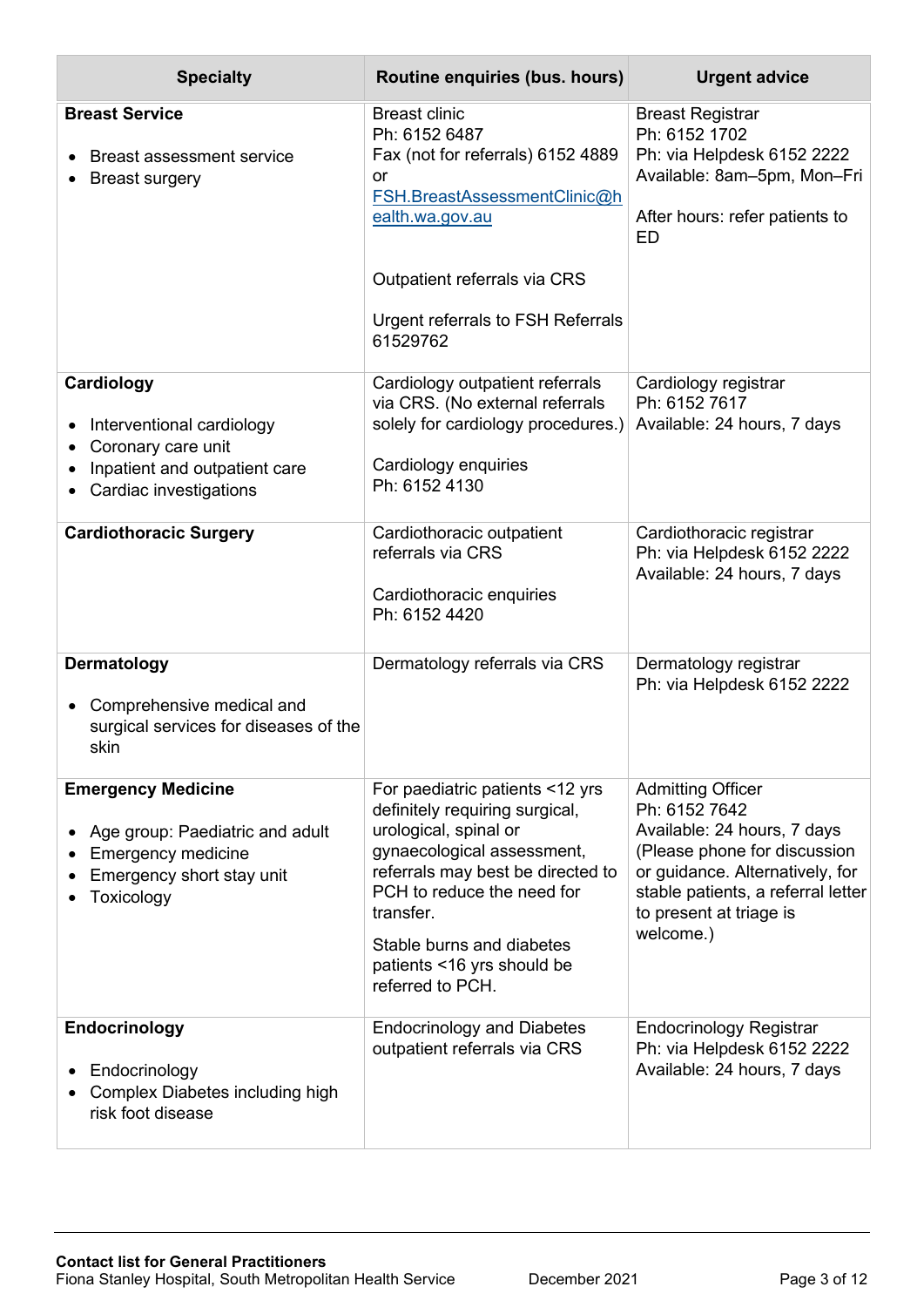| <b>Specialty</b>                                                                                                                                                                                                      | Routine enquiries (bus. hours)                                                                                                                                                                                                                                                                                                    | <b>Urgent advice</b>                                                                                                                                                                                                  |
|-----------------------------------------------------------------------------------------------------------------------------------------------------------------------------------------------------------------------|-----------------------------------------------------------------------------------------------------------------------------------------------------------------------------------------------------------------------------------------------------------------------------------------------------------------------------------|-----------------------------------------------------------------------------------------------------------------------------------------------------------------------------------------------------------------------|
| <b>ENT</b><br>Age: Paediatric and adult<br>Head and neck surgery<br>Complex otology<br>(Paediatric ENT generally only 2<br>yrs and over due to anaesthetic<br>requirements))                                          | ENT outpatient referrals via CRS                                                                                                                                                                                                                                                                                                  | <b>ENT Registrar</b><br>Ph: via Helpdesk 6152 2222<br>Available: 8am-10pm, 7 days                                                                                                                                     |
| <b>Gastroenterology and Hepatology</b><br>Age group: Adults 16 and over.<br>Contact PCH for paediatric<br>gastroenterology<br>Gastroenterology including<br>diagnostic and therapeutic<br>interventions<br>Hepatology | Gastroenterology outpatient<br>referrals via CRS<br>Referrals for endoscopy via form<br>on FSH website:<br>www.fsh.health.wa.gov.au                                                                                                                                                                                               | Gastroenterology Registrar<br>(Advanced Trainee)<br>Ph: via Helpdesk 6152 2222<br>Available: 8am-6pm, Mon-Fri<br>After hours AMU registrar or<br>on call gastroenterology<br>consultant<br>Ph: via Helpdesk 6152 2222 |
| <b>General Medicine</b><br>Following admission through the<br><b>Acute Medical Unit patients</b><br>requiring further general medical<br>care are transferred to a general<br>medical team                            | Non-urgent general medical<br>outpatient referrals via CRS<br>General enquiries re current or<br>recently discharged inpatients via<br>the Helpdesk<br>Ph: 6152 2222                                                                                                                                                              | For admissions and urgent<br>clinic, see information under<br>the Acute Medical Unit listing                                                                                                                          |
| <b>General Surgery and Surgical</b><br><b>Subspecialties</b><br>Upper gastrointestinal surgical team General Surgical enquiries<br>Colorectal surgical team<br>Endocrine surgical team                                | <b>General Surgical Outpatient</b><br>referrals via CRS<br>Ph: 6152 3793<br>Mobile: 0404 890 200                                                                                                                                                                                                                                  | <b>On-call Surgical Fellow</b><br>Ph: via Helpdesk 6152 2222                                                                                                                                                          |
| Note: no routine elective general<br>surgery at FSH.                                                                                                                                                                  | Non-urgent Upper GI cancer<br>referrals via UGI Cancer Nurse<br>Ph: 0434 679 679<br><b>Colorectal Cancer Nurse</b><br>Ph: 6152 9423 / 0466 508 949<br><b>Upper Gastrointestinal Fellow</b><br>Mobile via Helpdesk<br><b>Colorectal Fellow</b><br>Mobile via Helpdesk<br>HBP (Hepatic, biliary, pancreatic)<br>Mobile via Helpdesk |                                                                                                                                                                                                                       |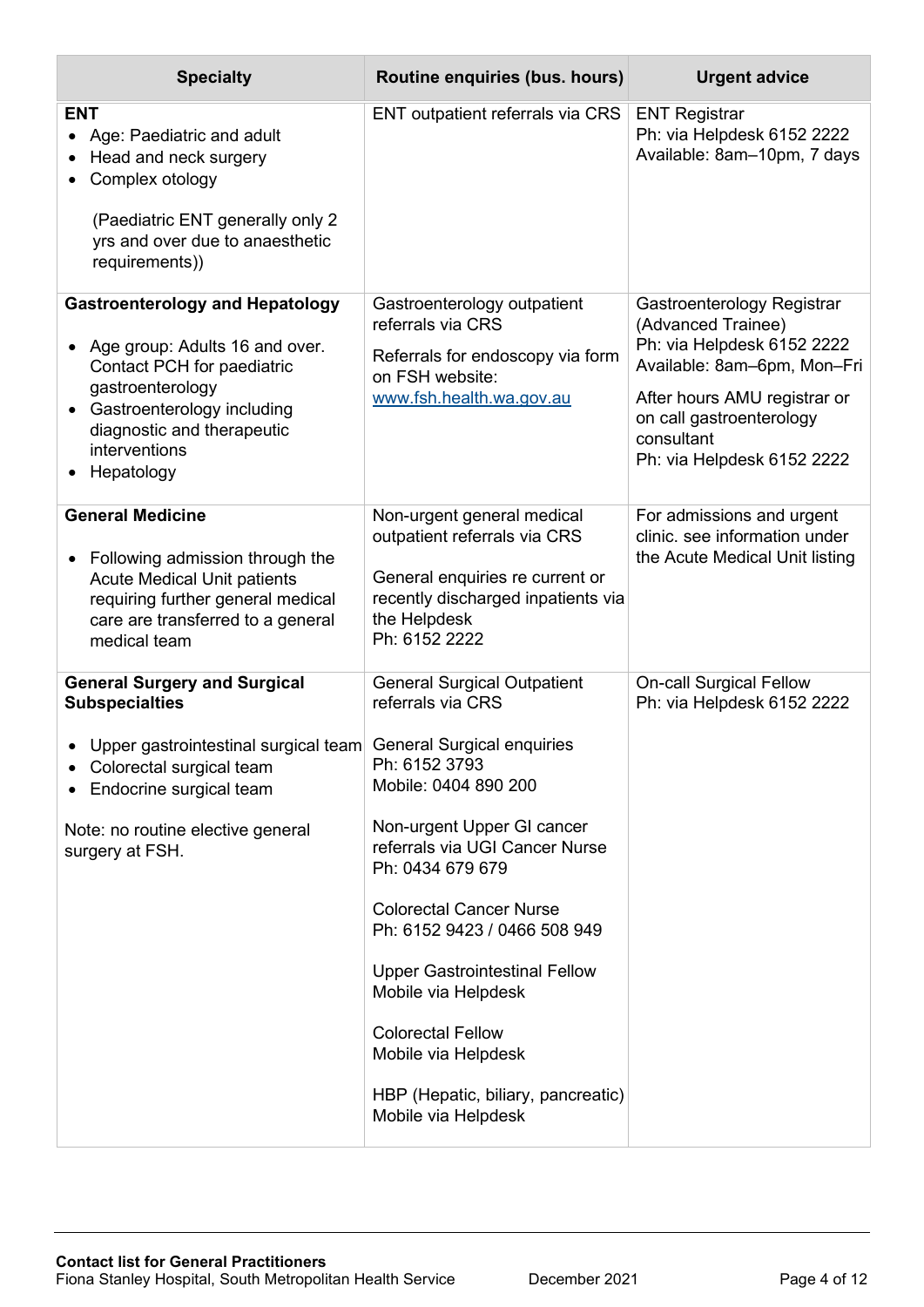| <b>Specialty</b>                                                                                                                                                                                                                                                                                                                                       | Routine enquiries (bus. hours)                                                                                                                                                                                                                           | <b>Urgent advice</b>                                                                                                                                                                                                           |
|--------------------------------------------------------------------------------------------------------------------------------------------------------------------------------------------------------------------------------------------------------------------------------------------------------------------------------------------------------|----------------------------------------------------------------------------------------------------------------------------------------------------------------------------------------------------------------------------------------------------------|--------------------------------------------------------------------------------------------------------------------------------------------------------------------------------------------------------------------------------|
| <b>Geriatric Service</b><br>(Acute Care of the Elderly)<br><b>Acute Geriatric Service</b><br>Acute ortho-geriatric service<br>Consultation lesion (CL) service<br>with close link with AMU, ED and<br>psychogeriatrics<br>• Geriatric Hot clinic<br>• Supporting the restorative step-<br>down service at Fremantle Hospital                           | Medical enquiries to Geriatrician<br>of the Day (GOD)<br>Ph: 6152 8708                                                                                                                                                                                   | Acute Care of the Elderly<br>(ACE)<br>Registrar<br>Ph: via Helpdesk 6152 2222<br>Available: 8am-4pm, Mon-Fri<br>After hours and weekends on-<br>call Consultant Geriatrician<br>Ph: via Helpdesk 6152 2222                     |
| Haematology<br>Bone marrow transplant<br>Haemophilia and other bleeding<br>disorders<br>Haemostatic disorders                                                                                                                                                                                                                                          | Outpatient referral via CRS<br>Haematology enquiries<br>Ph: 6152 2222                                                                                                                                                                                    | Haematology registrar<br>Ph: via Helpdesk 6152 2222<br>Available: 24 hours, 7 days                                                                                                                                             |
| <b>Hyperbaric</b><br>Age group: Adult and Paediatric<br>Treatment of diving related<br>conditions and other acute illnesses<br>Inpatient and outpatient treatment<br>of conditions proven to benefit from<br><b>HBOT</b>                                                                                                                               | Hyperbaric enquiries and non-<br>urgent referrals<br>Ph: 6152 5222<br>Available: 8am-4pm, Mon-Fri<br>Email:<br>FSH.hyperbaric@health.wa.gov.au<br>Fax: 6152 4943                                                                                         | On call Hyperbaric Physician<br>Ph: via Helpdesk 6152 2222<br>Available: 24 hours, 7 days                                                                                                                                      |
| Immunology<br>Age groups: adult and paediatric<br>Acute conditions such as allergy,<br>anaphylaxis, drug allergy, immune<br>deficiency, autoimmune disease<br>• Low to high complexity<br>immunological conditions in adults<br>in FSH catchment area<br>Low to moderate complexity<br>$\bullet$<br>paediatric presentations in FSH<br>catchment area. | Immunology enquiries:<br>Clinical:<br>Ph: registrar via 6152 1769 or<br>6152 7709.<br>Ph: consultant via 6152 7696<br>0800-1800<br>After hours via Helpdesk 6152<br>2222 to access the city-wide on-<br>call immunology service<br>General: Ph: 61528006 | Immunology enquiries:<br>Clinical:<br>Ph: registrar via 6152 1769 or<br>6152 7709.<br>Ph: consultant via 6152 7696<br>0800-1800<br>After hours via Helpdesk 6152<br>2222 to access the city-wide<br>on-call immunology service |
| <b>Infectious Diseases</b><br>Acute and chronic infectious<br>diseases<br><b>Infectious Diseases Ambulatory</b><br>$\bullet$<br>Care (IDAC) Service for home<br>intravenous antibiotics<br>Sexual health clinic<br>٠<br>HIV inpatient and outpatient<br>٠<br>management                                                                                | Non-HIV outpatient referrals via<br><b>CRS</b><br>HIV referrals to Infection and<br><b>Immunity Nurse</b><br>Ph: via Helpdesk 6152 2222<br>General enquiries to on-call<br>Infectious Diseases (ID)<br>consultant<br>Ph: via Helpdesk 6152 2222          | Infectious Diseases on call<br>consultant<br>Ph: via Helpdesk 6152 2222<br>Available: 24 hours, 7 days                                                                                                                         |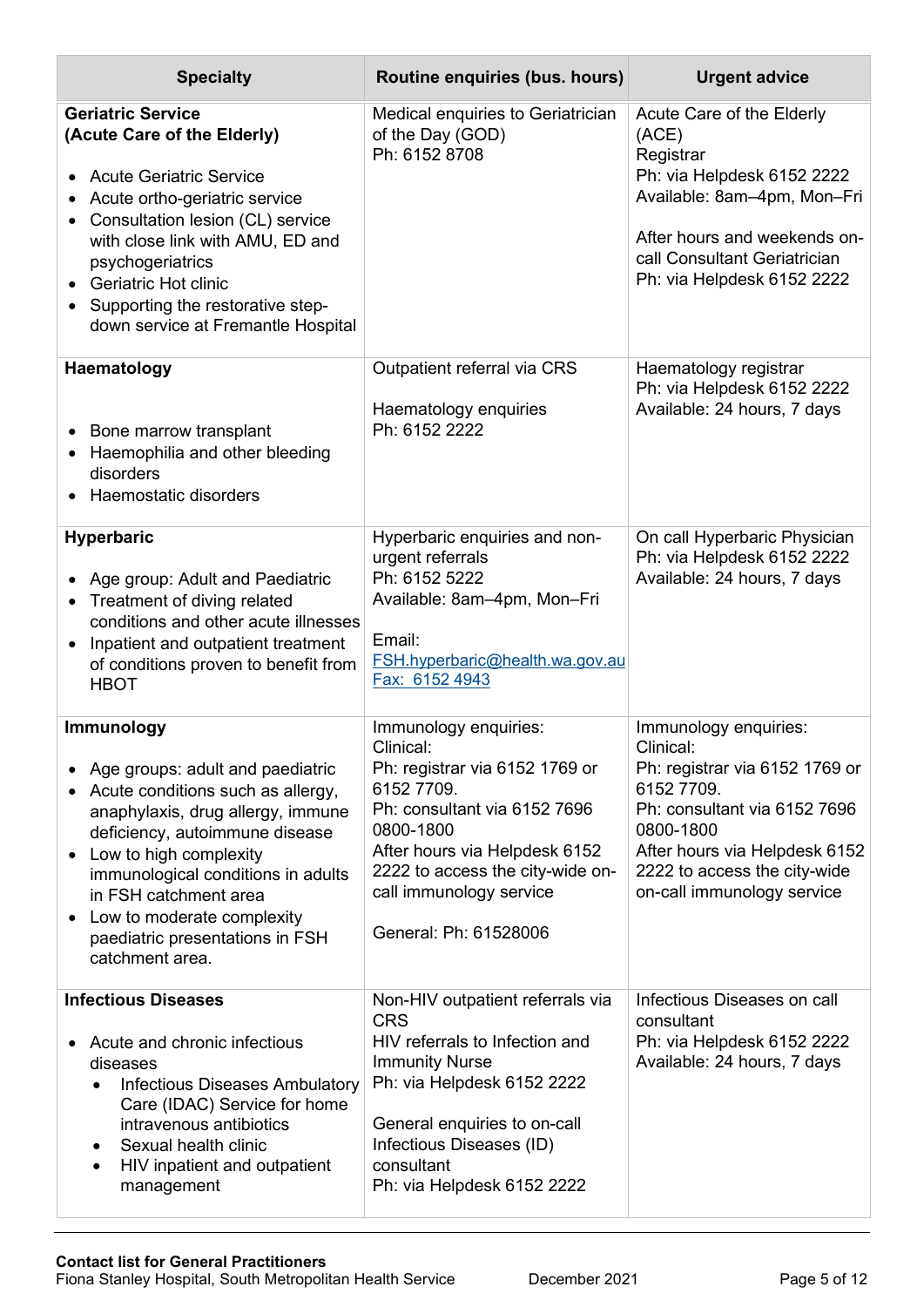| <b>Specialty</b>                                                                                                                                                                                                                                                                                                                                                                                                                                                                                                                                                                                | Routine enquiries (bus. hours)                                                                                                                                            | <b>Urgent advice</b>                                                                                                              |
|-------------------------------------------------------------------------------------------------------------------------------------------------------------------------------------------------------------------------------------------------------------------------------------------------------------------------------------------------------------------------------------------------------------------------------------------------------------------------------------------------------------------------------------------------------------------------------------------------|---------------------------------------------------------------------------------------------------------------------------------------------------------------------------|-----------------------------------------------------------------------------------------------------------------------------------|
| <b>Intensive Care Medicine</b><br>40 bed level 6 ICU managing a<br>wide range of critical conditions<br>including heart/lung transplantation,<br>cardiothoracic surgery and extra<br>corporeal membrane oxygenation                                                                                                                                                                                                                                                                                                                                                                             | General enquiries<br>Phone: 6152 7656                                                                                                                                     | <b>ICU Senior Registrar</b><br>6152 8801 or via Helpdesk<br>Available: 24 hours, 7 days<br>Duty Consultant 6152 7656<br>0800-1700 |
| <b>Maxillofacial Surgery</b><br>• Acute and non-acute conditions                                                                                                                                                                                                                                                                                                                                                                                                                                                                                                                                | Routine outpatient referrals via<br>CRS.                                                                                                                                  | <b>Maxillofacial Registrar</b><br>Ph: via Helpdesk 6152 2222<br>Available: 24 hours, 7 days                                       |
| <b>Medical Imaging (Radiology)</b><br>Interventional Imaging (including<br><b>Fluoroscopy and Digital Subtraction</b><br>Angiography (DSA))<br>Ultrasound; Computed Tomography<br>(CT) and Magnetic Resonance<br>Imaging (MRI)<br>Nuclear Medicine, including Bone<br>Densitometry<br>General X-ray                                                                                                                                                                                                                                                                                             | Medical Imaging enquiries<br>Phone: 6152 4924<br>Limited access to GP referred<br>radiology is available at FSH-<br>contact the department to<br>discuss before referral. |                                                                                                                                   |
| <b>Mental Health</b><br>Age groups: Youth and adult<br>Services:<br>Acute mental health<br>Perinatal mental health<br>• Youth mental health (16 years+)                                                                                                                                                                                                                                                                                                                                                                                                                                         |                                                                                                                                                                           | Duty Mental Health Registrar<br>Ph: via Helpdesk 6152 2222<br>Available: 24 hours, 7 days                                         |
| Neonatology<br>Neonates born on site at greater<br>than 30 weeks gestation.<br>Back transfers from KEMH or PMH<br>neonatal units of babies born on<br>site and /or who live in the local<br>post coded catchment for FSH.<br>Readmissions of babies from the<br>community who meet the following<br>criteria:<br>less than 8 days old<br>$\circ$<br>greater than 7 days and less<br>$\circ$<br>than 28 days old and needing<br>short term ventilation, or other<br>respiratory support<br>$\circ$ greater than 28 days of age but<br>less than 44 weeks gestational<br>age with acute problems. | Neonatal enquiries Neonatologist<br>on call<br>Ph: via Helpdesk 6152 2222                                                                                                 | <b>Neonatal Registrar</b><br>Ph: via Helpdesk 6152 2222<br>Available: 24 hours, 7 days                                            |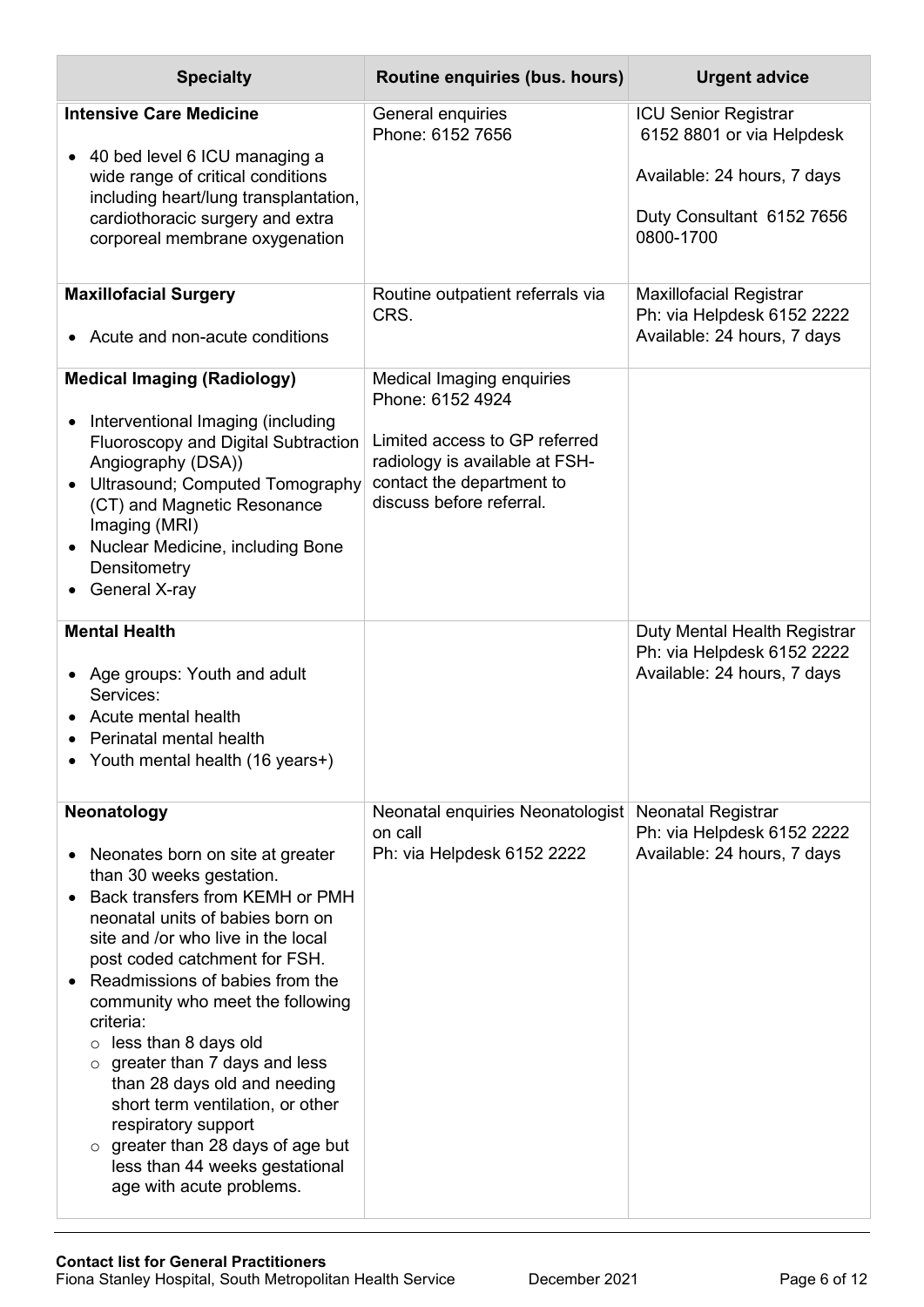| <b>Specialty</b>                                                                                                                                                                                                                                      | Routine enquiries (bus. hours)                                                                                                           | <b>Urgent advice</b>                                                                                                                                                                                                                                                                                                                                                                                                                                 |
|-------------------------------------------------------------------------------------------------------------------------------------------------------------------------------------------------------------------------------------------------------|------------------------------------------------------------------------------------------------------------------------------------------|------------------------------------------------------------------------------------------------------------------------------------------------------------------------------------------------------------------------------------------------------------------------------------------------------------------------------------------------------------------------------------------------------------------------------------------------------|
| <b>Nephrology</b><br>Nephrology (Acute renal failure, all<br>Glomerulonephritides, Chronic<br>Kidney disease, Nephrotic/nephritic<br>syndrome, resistant Hypertension)<br><b>Dialysis</b><br>Renal transplantation<br><b>Living Donor assessments</b> | Nephrology outpatient referrals<br>via CRS<br>General enquiries<br>Ph: 6152 4501                                                         | <b>Nephrology Consults Registrar</b><br>Ph: 6152 2222<br>Available:<br>8am-midnight, Mon-Fri<br>Public holidays, weekends and<br>Mon to Fri between midnight<br>and 8am<br>Nephrology On call registrar<br>Ph: via Helpdesk 6152 2222<br>Available during work hours:<br><b>Nephrology Consultant:</b><br>Ph: 6152 2222<br><b>Renal Transplant Consultant:</b><br>Ph: 6152 2222<br>After hours consultant<br>available<br>Ph: via Helpdesk 6152 2222 |
| <b>Neurology and Stroke</b><br>Stroke unit<br>Acute and chronic neurological<br>conditions                                                                                                                                                            | Urgent referrals (to be seen<br>within a month)<br><b>Neurology Registrar</b><br>Ph: via Helpdesk 6152 2222<br>Fax referral to 6152 4874 | <b>Extremely urgent referrals</b><br>(to be seen within 24 hours)<br><b>Neurology Registrar</b><br>Ph: via Helpdesk 6152 2222<br>Available: 24 hours, 7 days                                                                                                                                                                                                                                                                                         |
| <b>Neurosurgery</b><br>Elective spinal surgery in patients<br>with neurological compromise<br>No cranial conditions at this time                                                                                                                      | Elective spinal service<br>Neurosurgical enquiries<br>Available: 8am-6pm, Mon-Fri                                                        | Spinal Neurosurgery Registrar<br>Ph: 6152 7668<br>Available: 8am-6pm, 7 days<br>Urgent enquires after hours:<br>Trauma: Royal Perth Hospital<br>General and vascular<br>neurosurgery: Sir Charles<br>Gairdner Hospital                                                                                                                                                                                                                               |
| <b>Nuclear Medicine</b><br>General nuclear medicine scans<br>$\bullet$<br>(including cardiac nuclear scans)<br>PET (specialist referral only)<br>Therapeutic nuclear medicine<br><b>Bone Mineral Densitometry (DEXA)</b>                              | General enquiries<br>Ph: 6152 5108<br>Fax: 6152 4941                                                                                     | On call consultant<br>Ph: via Helpdesk 6152 2222<br>Available: 24 hours, 7 days                                                                                                                                                                                                                                                                                                                                                                      |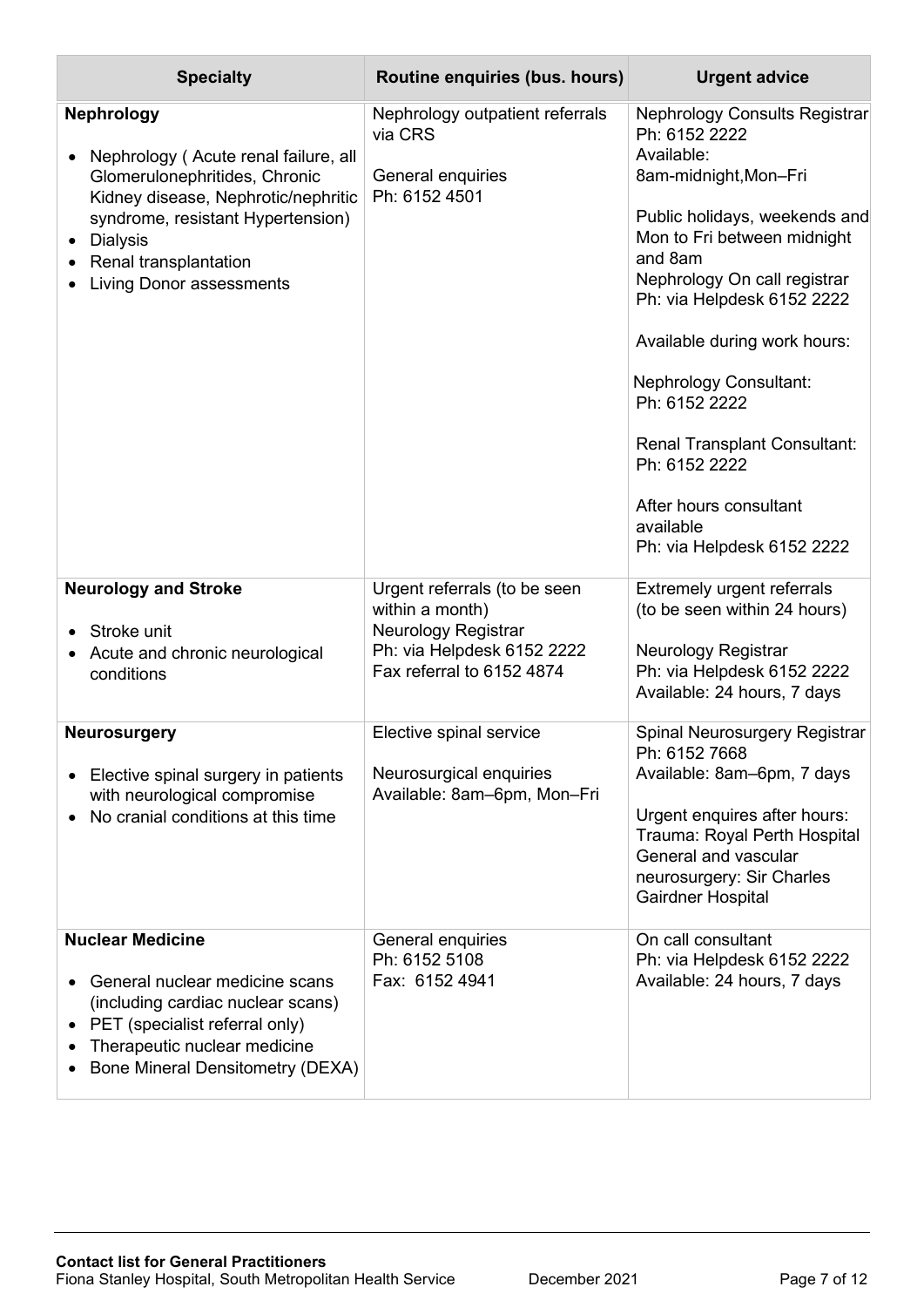| <b>Specialty</b>                                                                                                                                                                                                                                                                                                     | Routine enquiries (bus. hours)                                                                                                                      | <b>Urgent advice</b>                                                                                                                                                                                                                                                                                                                                                                                                                                                                                                                                                                                    |
|----------------------------------------------------------------------------------------------------------------------------------------------------------------------------------------------------------------------------------------------------------------------------------------------------------------------|-----------------------------------------------------------------------------------------------------------------------------------------------------|---------------------------------------------------------------------------------------------------------------------------------------------------------------------------------------------------------------------------------------------------------------------------------------------------------------------------------------------------------------------------------------------------------------------------------------------------------------------------------------------------------------------------------------------------------------------------------------------------------|
| <b>Obstetrics and Gynaecology</b><br>Level 3 obstetrics unit<br>Acute Gynaecology Clinic<br>Early pregnancy conditions<br>General gynaecology excluding<br>malignant conditions                                                                                                                                      | Antenatal referrals via form on<br>FSH website or via<br>FSH.Referrals@health.wa.gov.au Ph: via Helpdesk 6152 2222<br>Gynaecology referrals via CRS | <b>Obstetrics and Gynaecology</b><br>Registrar<br>or 61528811 (for discussion of<br>urgent referrals prior to<br>sending)<br>Available: 24 hours, 7 days<br>Fax documents to support<br>urgent referrals to:<br><b>Emergency Gynaecology:</b><br>Fax 6152 4319<br><b>Emergency Obstetrics:</b><br>Fax 6152 4320<br>Direct referral for early<br>pregnancy problems and other<br>gynaecological emergencies<br>that are not life threatening<br>(Acute Gynaecology Clinic)<br>Ph: 6152 4052<br>Available: 8am-1pm, Mon-Fri<br>Life threatening<br>gynaecological emergencies<br>will be admitted via ED. |
| <b>Medical Oncology</b><br>• All referrals accepted apart from<br>primary brain malignancies<br>All unconfirmed malignancies (i.e.<br>no biopsy done) should be referred<br>to the appropriate diagnostic<br>service<br>Cancer that may require surgery<br>should be discussed with the<br>appropriate surgical team | <b>Medical Oncology advanced</b><br>trainee Registrar<br>Ph: via Helpdesk 6152 2222                                                                 | <b>Medical Oncology</b><br>Registrar/Consultant<br>Ph: via Helpdesk 6152 2222<br>Available: 24 hours, 7 days                                                                                                                                                                                                                                                                                                                                                                                                                                                                                            |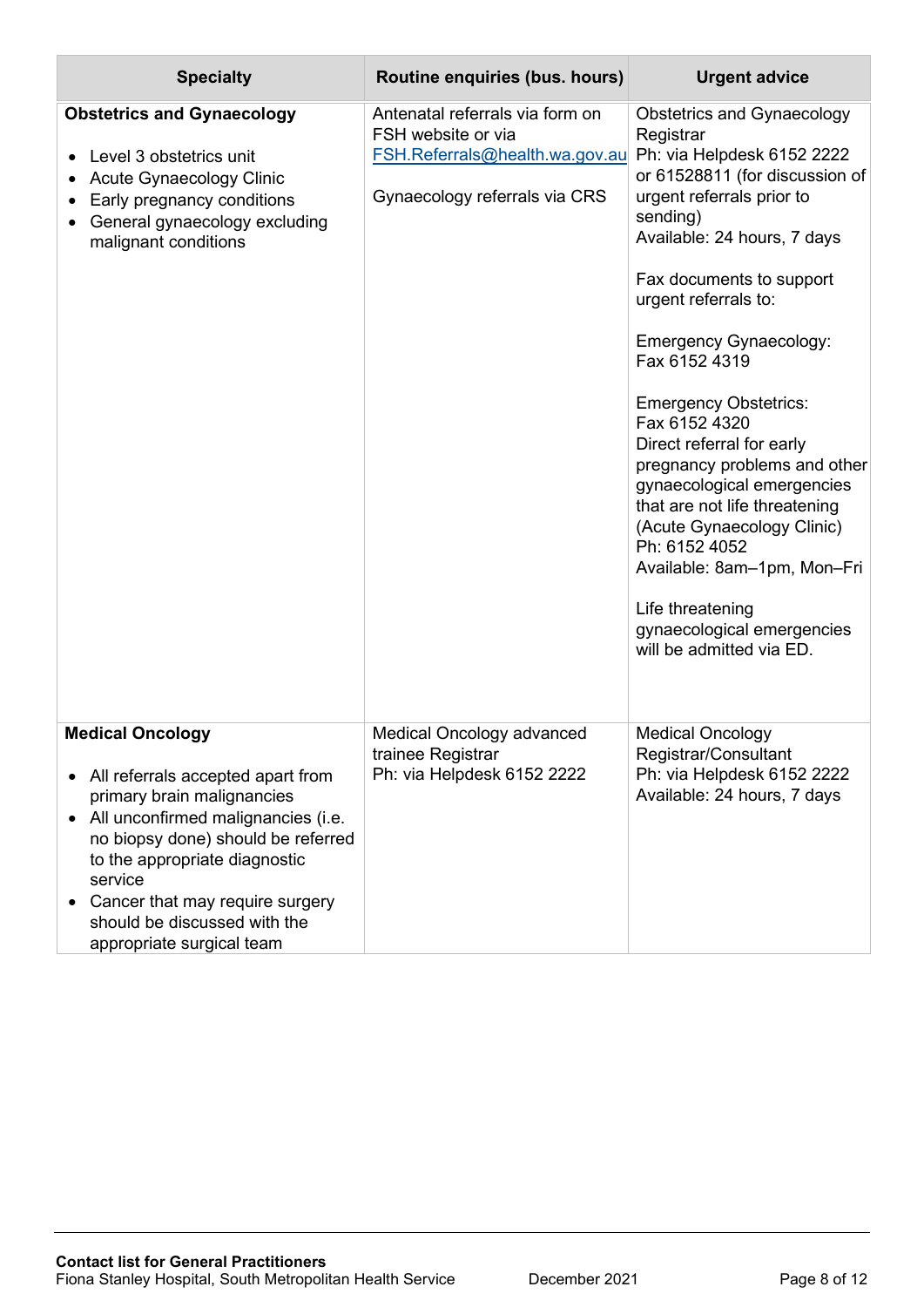| <b>Specialty</b>                                                                                                                                                                                                                                                                                                                                                                                                                                                                                                                                                                                                                                                                                                                                                     | Routine enquiries (bus. hours)                                                                                                                                                                       | <b>Urgent advice</b>                                                                                                                                                                                                                                      |
|----------------------------------------------------------------------------------------------------------------------------------------------------------------------------------------------------------------------------------------------------------------------------------------------------------------------------------------------------------------------------------------------------------------------------------------------------------------------------------------------------------------------------------------------------------------------------------------------------------------------------------------------------------------------------------------------------------------------------------------------------------------------|------------------------------------------------------------------------------------------------------------------------------------------------------------------------------------------------------|-----------------------------------------------------------------------------------------------------------------------------------------------------------------------------------------------------------------------------------------------------------|
| <b>Orthopaedic Surgery</b><br>Age group: adult and paediatrics<br>• Unplanned adult presentations for<br>complex orthopaedic injuries,<br>including metropolitan trauma,<br>fractured neck of femur and major<br>joint and some cancer related<br>surgery and minor trauma not<br>requiring urgent, same day<br>admission.<br>Elective orthopaedic surgery for<br>adult complex cases or complex<br>patients that require access to<br>tertiary level clinical services or are<br>a high anaesthetic risk due to co-<br>morbidity.<br>Unplanned paediatric presentations<br>for simple orthopaedic injuries for<br>patients who are greater than two<br>years of age and deemed<br>appropriate by the treating<br>Orthopaedic<br><b>Consultant and Anaesthetist.</b> | Orthopaedic clinics (includes<br>fracture clinic)<br>Ph: 6152 4054<br>Orthopaedic enquiries:<br>Ph: 6152 0407                                                                                        | <b>Orthopaedic Registrar</b><br>Ph: via Helpdesk 6152 2222<br>Available: 8am-10pm, 7 days                                                                                                                                                                 |
| <b>Paediatrics</b><br>Children and adolescents under the<br>$\bullet$<br>age of 16 years<br>General paediatric clinics,<br>enuresis/encopresis clinics,<br>unsettled babies clinic, optimal<br>weight for life (OWL) clinics,<br>rheumatology clinics<br>Clinics run by paediatric<br>subspecialists -neurology,<br>cardiology, renal and<br>gastroenterology, and paediatric<br>surgery                                                                                                                                                                                                                                                                                                                                                                             | Paediatric outpatient referrals via<br><b>CRS</b><br>Paediatric enquiries<br>Ph: 6152 0161<br>Fax referrals to 6152 9762 or<br>email to<br><b>FSH.Referrals@health.wa.gov.au</b> At all other times: | PRAM: Paediatric Rapid<br>Assessment and Management<br>Ph: 6152 7674 (on-call<br>paediatric consultant)<br>Available:<br>8am-4pm, Mon-Fri<br>8am-midday, Sat-Sun<br>Paediatric Senior Registrar<br>Ph: 6152 1712<br>Paediatric Registrar<br>Ph: 6152 7775 |
| <b>Chronic Pain Service</b>                                                                                                                                                                                                                                                                                                                                                                                                                                                                                                                                                                                                                                                                                                                                          | General enquiries:<br>Ph: 6152 7480                                                                                                                                                                  | <b>Duty Anaesthetist</b><br>Ph: via Helpdesk 6152 2222<br>Available: 24 hours, 7 days<br><b>Duty Anaesthetist</b><br>via Helpdesk 6152 2222<br>Available: 24 hours, 7 days                                                                                |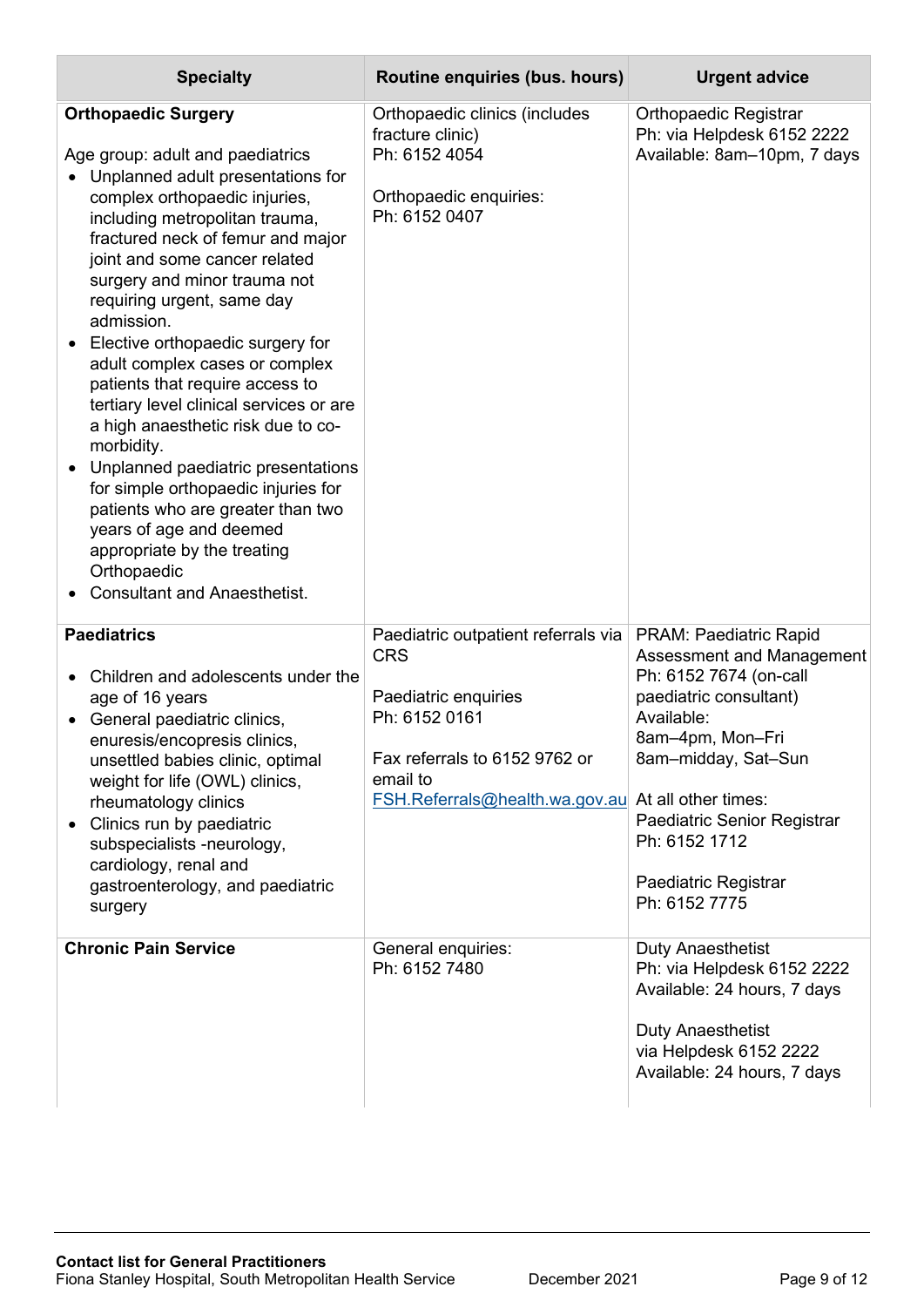| <b>Specialty</b>                                                                                                                                                                                                                                                                          | Routine enquiries (bus. hours)                                                           | <b>Urgent advice</b>                                                                                                                                                                              |
|-------------------------------------------------------------------------------------------------------------------------------------------------------------------------------------------------------------------------------------------------------------------------------------------|------------------------------------------------------------------------------------------|---------------------------------------------------------------------------------------------------------------------------------------------------------------------------------------------------|
| <b>Plastic Surgery</b><br>Acute plastic surgery                                                                                                                                                                                                                                           | Plastic surgery outpatient<br>referrals via CRS                                          | <b>Plastics Registrar</b><br>Ph: via Helpdesk 6152 2222<br>Available: 8am-10pm, 7 days                                                                                                            |
| Reconstructive surgery<br>Elective plastic surgery<br>Hand injuries are treated at<br>Fremantle Hospital as well                                                                                                                                                                          |                                                                                          | Acute hand trauma<br>Ph: Hand Service nurse<br>coordinator via FH switch<br>9431 3333                                                                                                             |
| <b>Radiation Oncology</b><br>Treatment for a wide spectrum of<br>diseases                                                                                                                                                                                                                 | Radiation oncology outpatient<br>referrals via CRS                                       | <b>Radiation Oncology Registrar</b><br>Ph: via Helpdesk 6152 2222<br>Available: 8am-5pm, Mon-Fri<br>After hours and weekends on-<br>call consultant<br>Ph: 6318 2800                              |
| <b>Respiratory Medicine</b><br>Age group: Adult<br><b>General Respiratory conditions</b><br><b>Sleep Medicine</b><br><b>Pulmonary Physiology Laboratory</b><br>Pulmonary Rehabilitation program<br>Comprehensive diagnostic service<br>including bronchoscopic and pleural<br>techniques. | Respiratory outpatient referrals<br>via CRS<br><b>General Enquiries</b><br>Ph: 6152 4520 | Respiratory Registrar or<br>Consultant<br>Ph: via Helpdesk 6152 2222<br>then<br>Fax urgent referrals to 6152<br>9762 or email<br>FSH.Referrals@health.wa.gov<br>.au<br>Available: 24 hours, 7 day |
| <b>Advanced Lung Disease Unit (ALDU)</b><br>Management of severe lung failure<br>$\bullet$<br>including pre and post-transplant<br>• Pulmonary hypertension                                                                                                                               | ALDU direct referral to clinic:<br>Ph: 6152 4029                                         | Urgent advice from the Duty<br>ALDU Registrar/Consultant via<br>Helpdesk<br>Ph: 6152 2222                                                                                                         |
| <b>Sleep Medicine</b>                                                                                                                                                                                                                                                                     | Routine enquiries: 6152 0461                                                             | Urgent advice:<br>8am-4pm, Mon-Fri<br>Sleep Registrar<br>After hours Duty Respiratory<br>Registrar/Consultant<br>Ph: via Helpdesk 6152 2222                                                       |
| <b>Pulmonary Physiology</b>                                                                                                                                                                                                                                                               | Routine enquiries<br>Ph:6152 5804<br>8am-4pm, Mon-Fri                                    |                                                                                                                                                                                                   |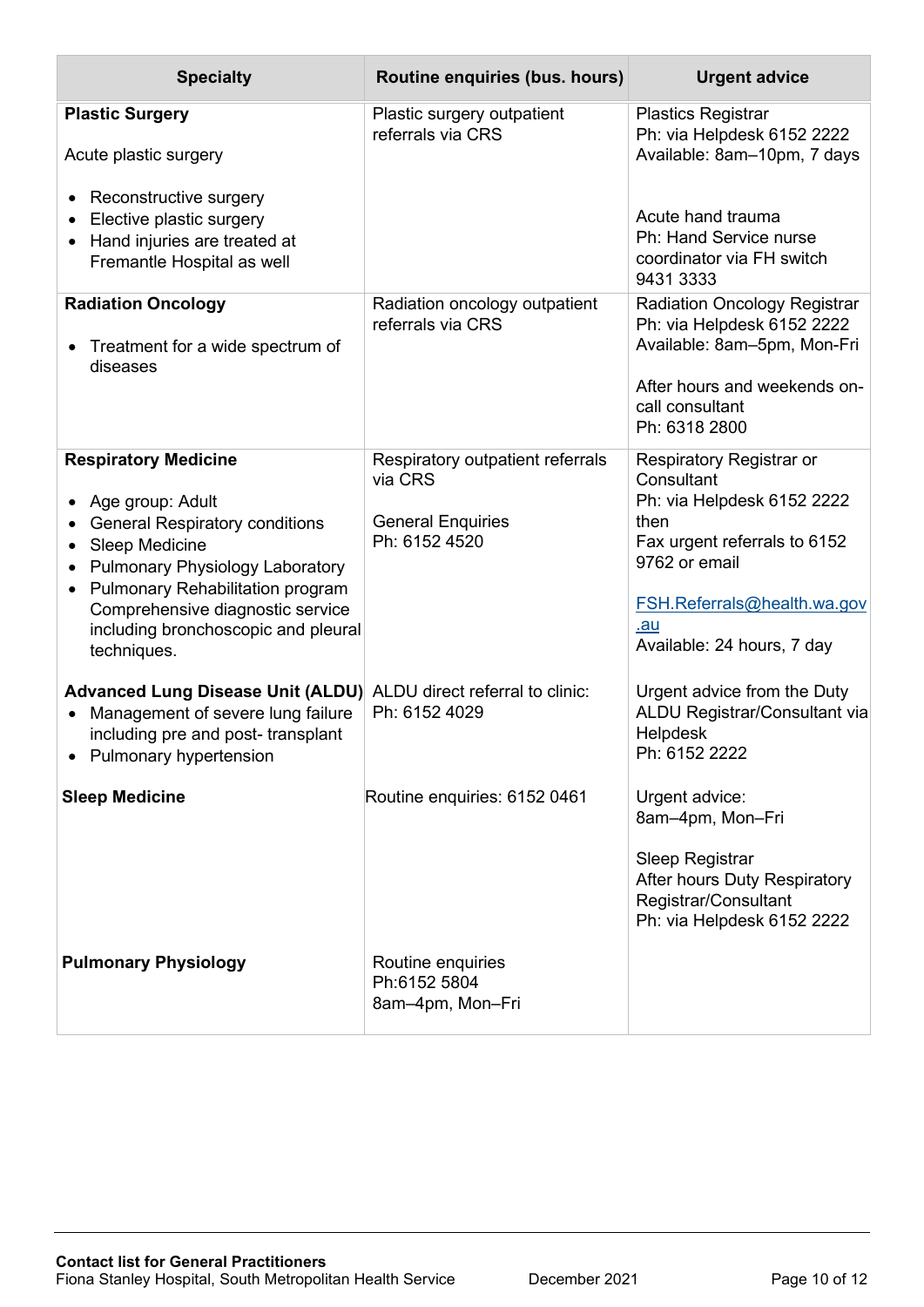| <b>Specialty</b>                                                                                                                                                                                                                                                                                                                                 | Routine enquiries (bus. hours)                                                                                                                                                                        | <b>Urgent advice</b>                                                                                                                                                                                |
|--------------------------------------------------------------------------------------------------------------------------------------------------------------------------------------------------------------------------------------------------------------------------------------------------------------------------------------------------|-------------------------------------------------------------------------------------------------------------------------------------------------------------------------------------------------------|-----------------------------------------------------------------------------------------------------------------------------------------------------------------------------------------------------|
| Rheumatology<br><b>SMHS wide service:</b><br>Specialty clinics at FSH are<br>inflammatory arthritis, gout, CTD,<br>scleroderma and musculoskeletal<br>ultrasound.<br>Specialist biologics nurse runs a<br>helpline that patients or GPs can<br>ring if they have problems and this<br>should be the first point of call for<br>biologics issues. | Rheumatology outpatients<br>referrals via CRS                                                                                                                                                         | <b>Rheumatology Registrar</b><br>Ph: via Helpdesk 6152 2222<br>Available: 8am-5pm, Mon-Fri                                                                                                          |
| <b>Spinal Neurosurgery</b><br>Elective spinal surgery only at this<br>time                                                                                                                                                                                                                                                                       | Elective spinal service General<br>enquiries<br>Ph: via Helpdesk 6152 2222                                                                                                                            | Spinal Neurosurgery Registrar<br>Ph: 6152 7668<br>Available: 8am-5pm, 7 days                                                                                                                        |
|                                                                                                                                                                                                                                                                                                                                                  |                                                                                                                                                                                                       | Urgent enquires after hours:<br>Trauma: Royal Perth Hospital<br>General and vascular<br>neurosurgery: Sir Charles<br>Gairdner Hospital                                                              |
| <b>State Adult Burns Unit</b>                                                                                                                                                                                                                                                                                                                    | General enquiries<br>Via Helpdesk 6152 2222                                                                                                                                                           | <b>Burns Registrar</b><br>Ph: via Helpdesk 6152 2222<br>Available: 24 hours, 7 days                                                                                                                 |
| <b>State Rehabilitation Service</b><br>Acquired brain injury<br>Stroke rehabilitation<br>Spinal rehabilitation<br>Post trauma rehabilitation<br>General rehabilitation<br>Note: not geriatric rehabilitation (which<br>is located at Fremantle Hospital)                                                                                         | <b>State Rehabilitation Outpatient</b><br>referrals via CRS<br>Fax Immediate referrals (after<br>discussion with the accepting<br>clinician) to 6152 9762 or Email:<br>FSH.Referrals@health.wa.gov.au | <b>SRS Ward Registrars:</b><br>(i.e. Spinal, Acquired Brain<br>Injury, Neurology, Amputee/<br>Trauma)<br>Contact via SRS Main<br>Reception<br>Ph: 6152 2110<br>Available: 8.30am-4.30pm,<br>Mon-Fri |
| <b>Toxicology</b><br>Assessment and treatment of<br>toxicological conditions                                                                                                                                                                                                                                                                     |                                                                                                                                                                                                       | Toxicologist<br>Ph: via Helpdesk 6152 2222<br>Available: 24 hours, 7 days<br><b>Poisons Information Centre</b><br>Ph: 13 11 26                                                                      |
| <b>Urology</b><br>Comprehensive adult urology<br>service                                                                                                                                                                                                                                                                                         | Urology outpatient referrals via<br><b>CRS</b>                                                                                                                                                        | <b>Urology Registrar</b><br>Ph: via Helpdesk 6152 2222<br>Available: 8am-10pm, 7 days                                                                                                               |
| <b>Vascular Surgery</b>                                                                                                                                                                                                                                                                                                                          | Vascular Surgery referrals via<br><b>CRS</b>                                                                                                                                                          | Vascular Registrar<br>Ph: via Helpdesk 6152 2222<br>Available: 24 hours, 7 days                                                                                                                     |